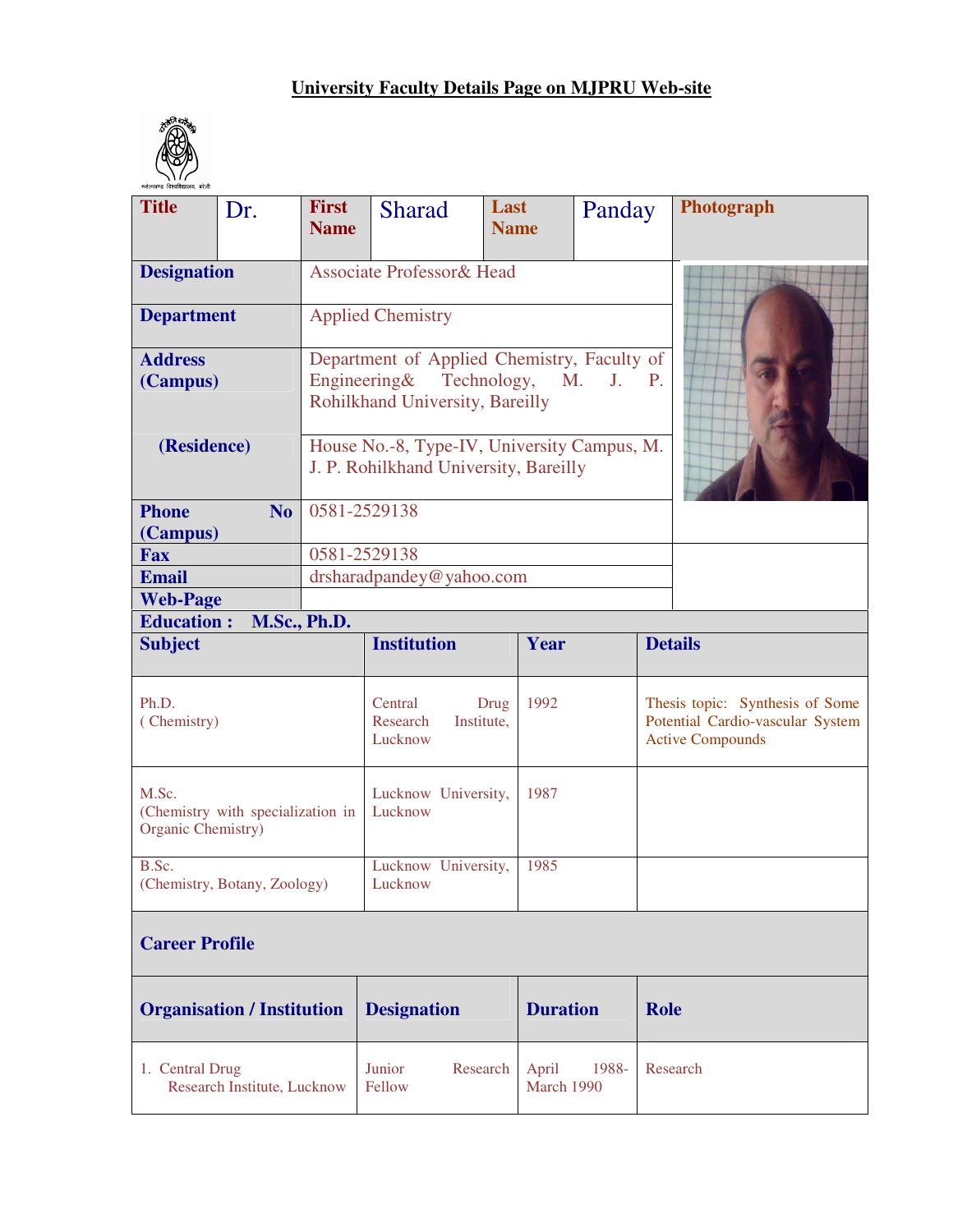| 2. Central Drug<br>Research Institute, Lucknow                                                                           | Senior<br>Research<br>Fellow | April<br>1990-<br>March 1990           | Research                                                                    |
|--------------------------------------------------------------------------------------------------------------------------|------------------------------|----------------------------------------|-----------------------------------------------------------------------------|
| 3. Ranbaxy Labs Ltd.,<br>N. Delhi                                                                                        | <b>Research Scientist</b>    | 1993-<br>March<br>August 1993          | Research work leading to the<br>development of new Quinolone<br>antibiotics |
| 4. Central Drug<br>Research Institute, Lucknow                                                                           | Post doctoral fellow         | September<br>1993-December<br>1993     | Research                                                                    |
| 5. Institut de Chimie`<br><b>Des Substances</b><br>Naturelles,<br>CNRS, Gif-sur-<br>Yvette,<br><b>FRANCE</b>             | CNRS Post doctoral<br>fellow | January 1994-<br>December 1995         | Research leading to the total<br>synthesis of bioactive natural<br>products |
| 6. Department of<br>Chemistry, Faculty<br>of Engineering &<br>Technology, M. J. P.<br>Rohilkhand<br>University, Bareilly | Lecturer                     | February<br>1996-February<br>2000      | Teaching, research & academic<br>administration                             |
| 7. Department of<br>Chemistry, Faculty<br>of Engineering &<br>Technology, M. J. P.<br>Rohilkhand<br>University, Bareilly | Senior Lecturer              | February<br>2000-<br>September 2002    | Teaching, research & academic<br>administration                             |
| 8. Department of<br>Chemistry, Faculty<br>of Engineering &<br>Technology, M. J. P.<br>Rohilkhand<br>University, Bareilly | Reader                       | September<br>$2002 -$<br>December 2005 | Teaching, research & academic<br>administration                             |
| 9. Department of<br>Chemistry, Faculty<br>of Engineering &<br>Technology, M. J. P.<br>Rohilkhand<br>University, Bareilly | <b>Associate Professor</b>   | $2006 -$<br>January<br>till date       | Teaching, research & academic<br>administration                             |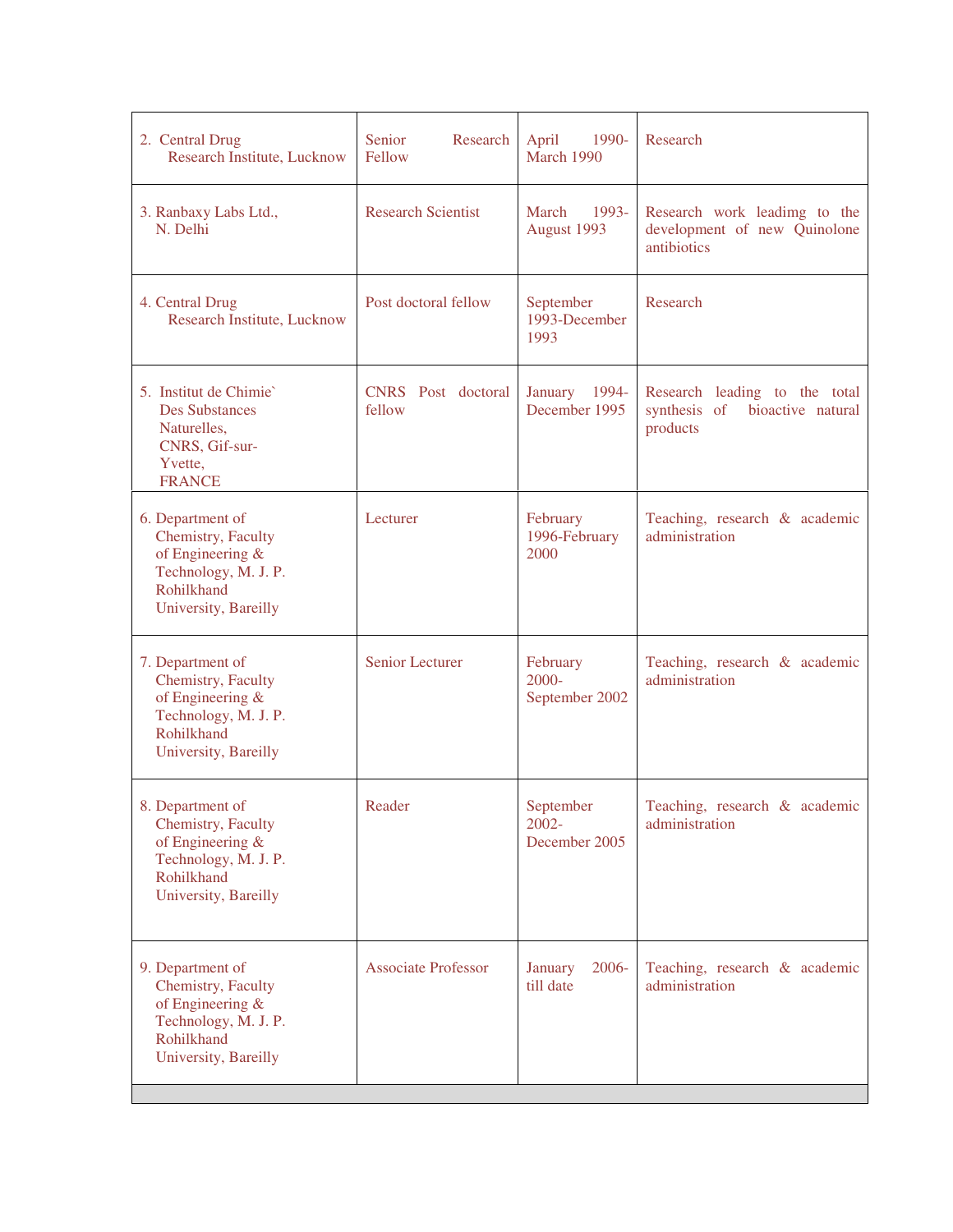# **Research Interests / Specialization**

Organic Chemistry, Medicinal chemistry, Synthesis of unnatural amino acids, asymmetric synthesis

# **Teaching Experience ( Subjects/Courses Taught): 15 years**

Chemistry-I(CY-101),[ B. Tech. I Semester]

Chemistry-II( CY-102)[B.Tech II Semester]

Applied Organic Chemistry(CY-201)[ B. Tech. III semester(CH branch)]

Pharmaceutical Organic Chemistry-I[ B. Pharm. I Year]

 Pharmaceutical Organic Chemistry-II( Chemistry of Natural Products)[B. Pharm. II Year]

Medicinal Chemistry-I(B. Pharm III Year]

Organic Chemistry-I( M. Sc.-I, Applied Chemistry)

Medicinal Chemistry-II( M. Sc -II, Applied Chemistry)

# **Honors & Awards**

- 2. Awarded CNRS post doctoral Fellowship of France( January-1994- December 1995)
- 3. Awarded Scientist Pool of CSIR in 1996( Not availed)
- 4. Awarded Spainish Govt fellowship at University of Barcelona in 1997( not availed)
- 5. Awarded Post doctoral fellowship at ICSN, Gif-sur-Yvette, France in 2001( not availed)
- 6. Elected life member of the Indian Chemical society, Kolkata

# **Publications (LAST FIVE YEARS)**

#### Books / Monographs: **Invited Book Chapter**

| Year<br><b>Publication</b> | Title                                            |  |  | <b>Publisher</b> | <b>Co-Author</b>           |
|----------------------------|--------------------------------------------------|--|--|------------------|----------------------------|
| 2010                       | Angiotensin converting enzyme inhibitors: A Nova |  |  |                  | Science Jagdish Prasad and |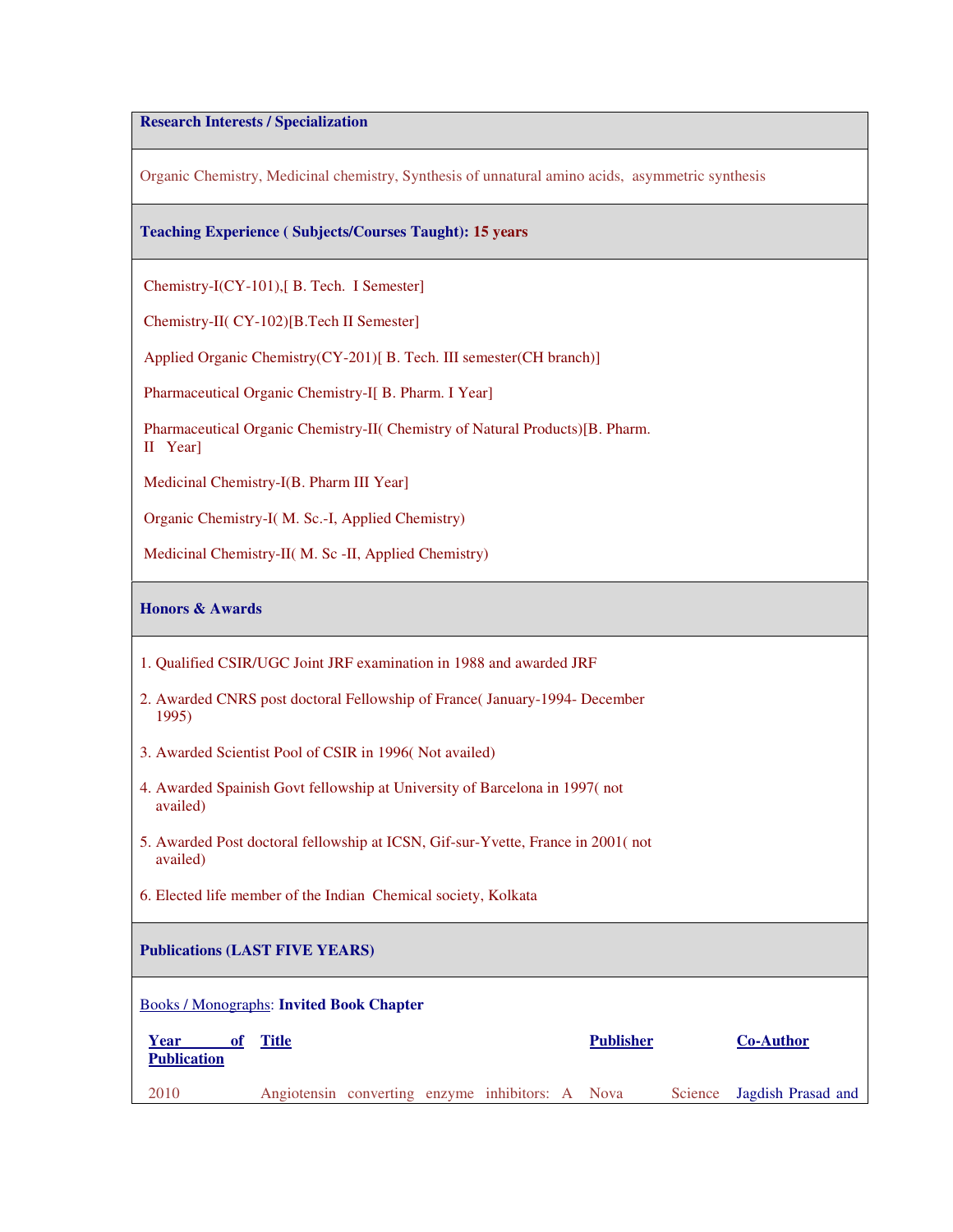|                                        |              | Class of potent enzyme inhibitors; Advances In Publishers, USA<br>Medicines and Biology: Volume 5(in Press),<br>Sharad Kumar Panday Jagdish Prasad and<br>Manohar Bhooshan Pathak                                                                                                                                           |                                                                                                                                                                                                                                               | Manohar<br><b>Bhooshan Pathak</b>                                      |
|----------------------------------------|--------------|-----------------------------------------------------------------------------------------------------------------------------------------------------------------------------------------------------------------------------------------------------------------------------------------------------------------------------|-----------------------------------------------------------------------------------------------------------------------------------------------------------------------------------------------------------------------------------------------|------------------------------------------------------------------------|
|                                        |              | In Indexed/Peer Reviewed Journals: In last five years                                                                                                                                                                                                                                                                       |                                                                                                                                                                                                                                               |                                                                        |
| Year<br>$\Omega$<br><b>Publication</b> | <b>Title</b> |                                                                                                                                                                                                                                                                                                                             | <b>Journal</b>                                                                                                                                                                                                                                | <b>Co-Author</b>                                                       |
| 2009                                   | (i).         | Synthesis of N-<br>[3'(acetylthioalkanoyl)] and<br>N- [3'-mercaptoalkanoyl]-4-<br>$\alpha$ (S)- (phenylmethyl)<br>Pyroglutamic acids and<br>Prolines as Potent ACE<br><b>Inhibitors; Sharad Kumar</b><br>Panday, Madhu Dikshit and<br>Dinesh Kumar Dikshit;<br><b>Medicinal Chemistry</b><br><b>Research, 18, 566(2009)</b> | Medicinal<br>Chemistry Research,<br>18, 566(2009)<br>(Springer<br>publications)<br>(Impact<br>factor: 1.01)                                                                                                                                   | Madhu Dikshit &<br>Dinesh<br><b>Kum</b><br><b>ar</b><br><b>Dikshit</b> |
| 2009                                   | (ii).        | Synthesis of $2(S), 4(S), 5(R)$ -1-acyl-5-<br>arylproline-2,4-dicarboxylicesters;<br><b>Sharad Kumar Panday, Jagdish Prasad</b><br>and Dinesh Kumar Dikshit; Journal of<br>Indian Chemical Society, 86, 1079<br>(2009)                                                                                                      | Journal of Indian<br>Chemical Society,<br>86, 1079 (2009)<br>(Impact factor:0.4)<br>Tetrahedron:                                                                                                                                              | Jagdish Prasad and<br><b>Dinesh</b><br>Kumar<br><b>Dikshit</b>         |
| 2009                                   | (iii).       | Pyroglutamic acid: A Unique Chiral<br>Synthon: Sharad Kumar Panday,<br>Jagdish Prasad and Dinesh Kumar<br>Dikshit; Tetrahedron: Asymmetry, 20,<br>1581-1631 (2009)                                                                                                                                                          | Asymmetry,<br>20,<br>1581-1631 (2009)[<br>Elsevier,<br>(Impact<br>factor: 2.89)]<br>(Selected as top 25<br>hottest articles of<br>Tetrahedron<br>asymmetry in 2009<br>and also cited by<br>chem. Inform in<br>based on its citation<br>value) | Jagdish Prasad and<br><b>Dinesh</b><br>Kumar<br><b>Dikshit</b>         |
|                                        | (iv)         | A Straight Forward and Facile Approach<br>$N-$<br>towards<br>the<br>derivatization<br>of<br>Pyroglutamates<br>through<br>Mitsunobu<br>Reaction: Synthesis of N-alkyl/ N-acyl                                                                                                                                                | Synthetic<br>Communications<br>$\left($<br>in press)<br>Impact<br>factor:<br>1.02)                                                                                                                                                            | Jagdish Prasad and<br>Manoher Bhushan<br>Pathak                        |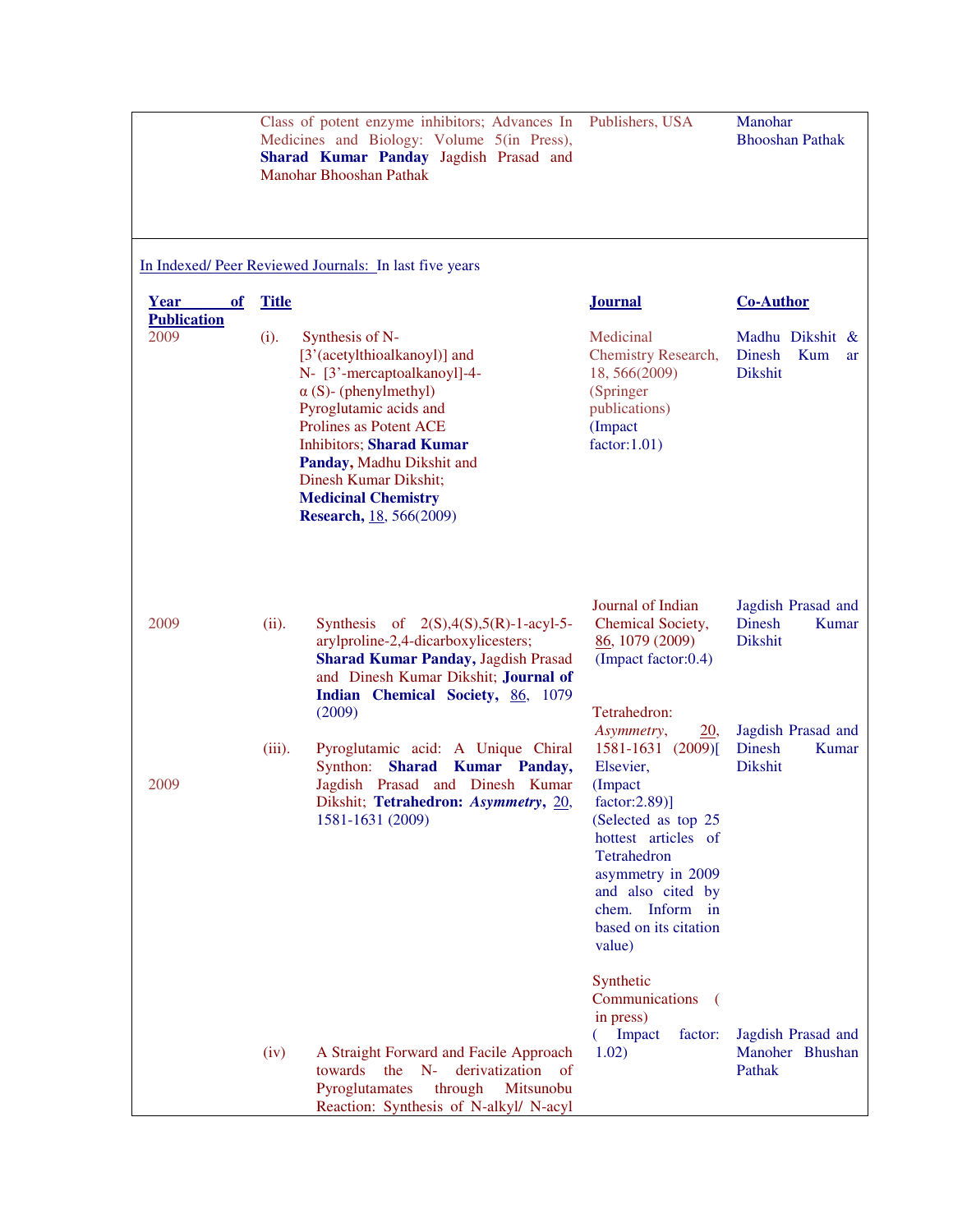| 2010<br>(v).                                                    | Pyroglutamates;<br><b>Sharad</b><br><b>Kumar</b><br>Panday, Jagdish Prasad and Manoher<br><b>Bhushan</b><br>Pathak:<br><b>Synthetic</b><br><b>Communications</b> (in press)<br>Condensation<br>Acid<br>catalyzed<br>$\alpha$ f<br>Pyroglutamic acid with Araldehydes:<br>Synthesis of (2R, 5S)-2-aryl-1-aza-3-oxa<br>bicyclo $[3.3.0]$ octane-4, 8-di one;<br><b>Sharad Kumar Panday, Jagdish Prasad</b><br>and Manoher Bhushan Pathak; (a<br>manuscript communicated to Journal of<br>Heterocyclic Chemistry | $\mathsf{A}$<br>manuscript<br>communicated<br>to<br>of<br>Journal<br>heterocyclic<br>Chemistry<br>(Impact factor:0.9) | Jagdish Prasad and<br>Manoher Bhushan<br>Pathak |
|-----------------------------------------------------------------|---------------------------------------------------------------------------------------------------------------------------------------------------------------------------------------------------------------------------------------------------------------------------------------------------------------------------------------------------------------------------------------------------------------------------------------------------------------------------------------------------------------|-----------------------------------------------------------------------------------------------------------------------|-------------------------------------------------|
| $(vi)$ .                                                        | An Efficient and Straight Forward<br>$(5S)-1$ -benzyl-5- $(1H-$<br><b>Synthesis</b><br>of<br>imidazol-1-ylmethyl)-2-pyrrolidinone<br>(MM1): A Novel antihypertensive agent;<br><b>Sharad Kumar Panday, Jagdish Prasad</b><br>Manoher<br>Bhushan Pathak, a<br>and<br>manuscript communicated to Medicinal<br>chemistry Research<br>$($ in Press $)($ impact factor: 1.01 $)$                                                                                                                                   | Medicinal chemistry<br>research<br>(in Press)<br><i>(impact)</i><br>factor:<br>1.01)                                  | Jagdish Prasad and<br>Manoher Bhushan<br>Pathak |
| 2010                                                            |                                                                                                                                                                                                                                                                                                                                                                                                                                                                                                               |                                                                                                                       |                                                 |
| <b>Articles</b><br>Tetrahedron: Asymmetry, 20, 1581-1631 (2009) | Pyroglutamic acid: A Unique Chiral Synthon: Sharad Kumar Panday, Jagdish Prasad and Dinesh Kumar Dikshit;                                                                                                                                                                                                                                                                                                                                                                                                     |                                                                                                                       |                                                 |

# **Conference Presentations: ( in last five years)**

- **(**i). An Efficient Synthesis of (5S)-1-benzyl-5-(1H-imidazol-1-ylmethyl)-2-pyrrolidinone (MM1): A Novel antihypertensive agent; J. Prasad, M. B. Pathak and **S. K. Panday**, **International symposium on "Current trends in Drug Discovery and research"(CTDDR-2010)** held at Central Drug Research Institute, Luchnow, w.e.f. Feb. 17-21, 2010, **Abstract published in Medicinal Chemistry Research, 19, S73-74(2010)**
- (ii). An Efficient and straight forward strategy for the synthesis of 5(S)- Aminoalkyl Pyrrolidin-2- ones; M. B. Pathak J. Prasad, and **S. K .Panday**, **International symposium on "Current trend in Drug Discovery and Research"(CTDDR-2010)** held at central Drug Research Institute, Luchnow, w.e.f. Feb. 17-21, 2010

# **Total Publication Profile :**

**Books**

(i). Angiotensin converting enzyme inhibitors: A class of potent antihypertensive agents: **Sharad Kumar Panday**, Jagdish Prasad and Manohar Bhooshan pathak; **Advances in Medicine and Biology: Volume 5** ( Nova Science Publishers, New York, USA) ( in press)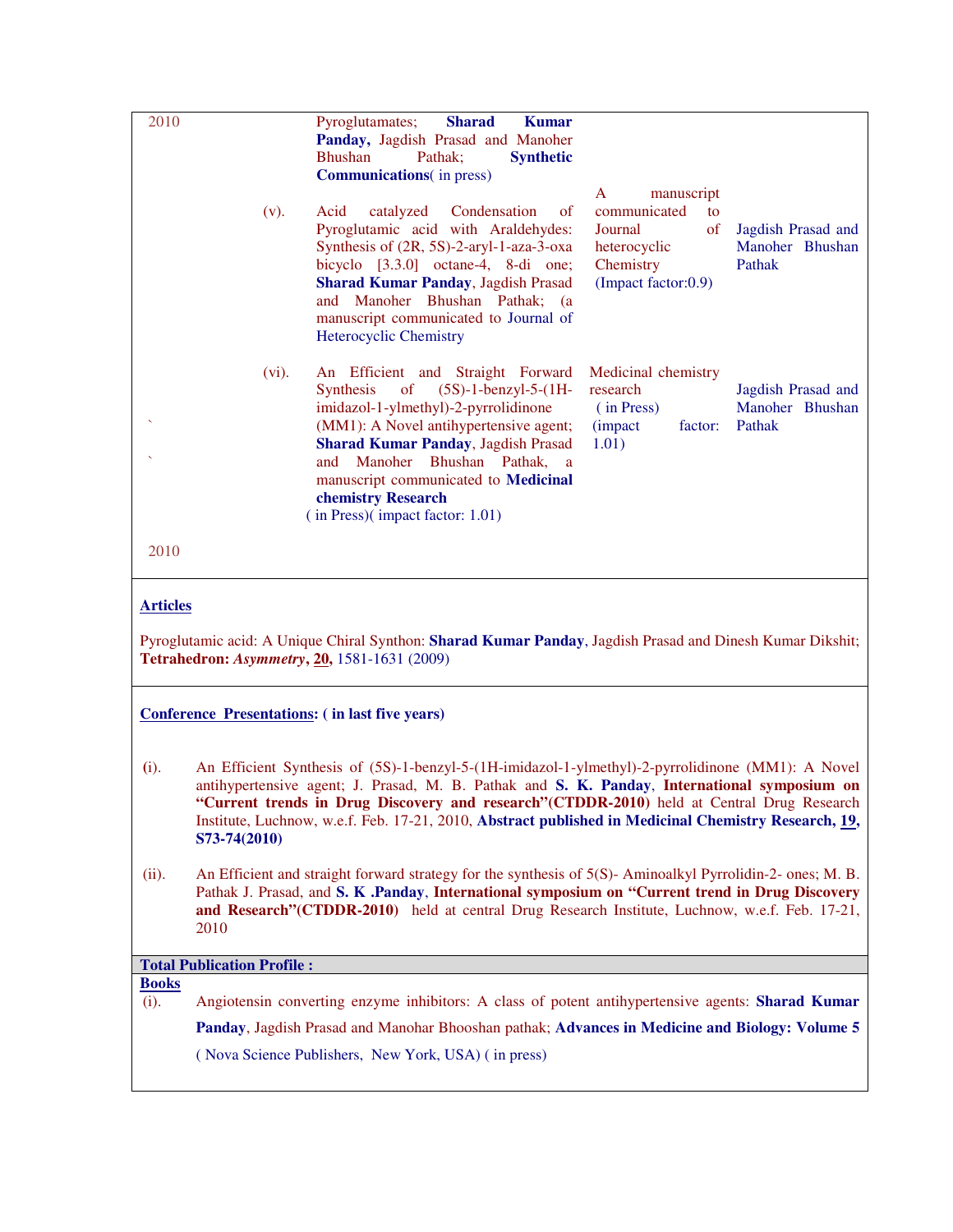# **In Indexed/ Peer Reviewed Journals**

- 1. Claisen Rearrangement of (Aryl allenyl methyl) Ethers: Synthesis of 2-(O-hydroxy aryl) buta 1,3-dienes: Dinesh Kumar Dikshit, Sangeeta singh and **Sharad Kumar Panday**, **J. Chem. Research**, P.298 (1991)
- 2. Aldol Reactions of Pyroglutamates: Chiral Synthesis of 4- $\alpha$  (S) and 4- $\beta$  (R)-aryl methyl Pyroglutamates; Dinesh Kumar Dikshit **and Sharad Kumar Panday, J.Org. Chem**. **57,** 1920 (1992)
- 3. Behaviour of 5- thioxo Prolinates towards Elecrtrophiles: Synthesis of  $\alpha$  Substituted 5- thioxo Prolinates; Dinesh Kumar Dikshit and **Sharad Kumar Panday, Indian Journal of Chemistry, 31B**, 123 (1992).
- 4. Formation of N, N'-bis(1-S-carboxyethylamino) benzene butanoate with di-t-butyl dicarbonate; Dinesh Kumar Dikshit and **Sharad Kumar Panday**, **Indian Journal of Chemistry, 32B,** 788 (1993).
- 5. A Short and Efficient Synthesis of (S)-4-Methylene Pyroglutamic acid Benzyl ester from (S)- Pyroglutamic acid; **Sharad Kumar Panday**, Dominique Griffert Brunet and Nicole Langlois, **Terrahedron Lett., 35**, 6673 (1994)
- 6. Self Reproduction of Chirality in Pyroglutamates: Reactions at α-Positions with Electrophiles; Dinesh Kumar Dikshit, Anjana Maheshwari and **Sharad Kumar Panday, Tetrahedron Lett., 36**, 6131 (1995)
- 7. Enantioselective Synthesis of (S)-5-Amino piperidine-2-one from (S)-Pyroglutaminol**, Sharad Kumar Panday** and Nicole Langlois, **Tetrahedron Lett., 36,** 8205 (1995)
- 8. A Simple and Straight Forward Synthesis of (-)- Bulgecinine; **Sharad Kumar Panday,** and Nicole Langlois, **Synthetic Communications 27,** 1373 (1997)
- 9. Cycloaddition- hydrogenolysis Strategy for the Synthesis of 2,4-disubstituted Pyroglutamtes; Lalit N. Goswami, Stuti Srivastava, **Sharad Kumar Panday** and Dinesh Kumar Dikshit; **Tetrahedron Lett., 42**, 789 (2001)
- 10. Synthesis of N-[3'-(acetylthioalkanoyl)] and N-[3'-mercaptoalkanoyl]-4-α (S)-(phenylmethyl) Pyroglutamic acids and Prolines as Potent ACE Inhibitors; **Sharad Kumar Panday**, Madhu Dikshit and Dinesh Kumar Dikshit; **Medicinal Chemistry Research, 18**, 566(2009)
- 11. Synthesis of 2(S),4(S),5(R)-1-acyl-5-arylproline-2,4-dicarboxylicesters; **Sharad Kumar Panday**, Jagdish Prasad and Dinesh Kumar Dikshit; **Journal of Indian Chemical Society, 86,** 1079 (2009)
- 12. Pyroglutamic acid: A Unique Chiral Synthon: **Sharad Kumar Panday,** Jagdish Prasad and Dinesh Kumar Dikshit; **Tetrahedron:** *Asymmetry***, 20**, 1581-1631 (2009)
- 13. A Straight Forward and Facile Approach towards the N- derivatization of Pyroglutamates through Mitsunobu Reaction: Synthesis of N-alkyl/ N-acyl Pyroglutamates; **Sharad Kumar Panday**, Jagdish Prasad and Manoher Bhushan Pathak; **Synthetic Communications.** (in Press)
- 14. Acid catalyzed Condensation of Pyroglutamic acid with Araldehydes: Synthesis of (2R, 5S)-2-aryl-1-aza-3-oxa bicyclo [3.3.0] octane-4, 8-di one; **Sharad Kumar Panday**, Jagdish Prasad and Manoher Bhushan Pathak; (a manuscript communicated to **Journal of Heterocyclic Chemistry.**
- 15. An Efficient and Straight Forward Synthesis of (5S)-1-benzyl-5-(1H-imidazol-1-ylmethyl)-2 pyrrolidinone (MM1): A Novel antihypertensive agent; **Sharad Kumar Panday**, Jagdish Prasad and Manoher Bhushan Pathak, **Medicinal chemistry Research**(in Press)